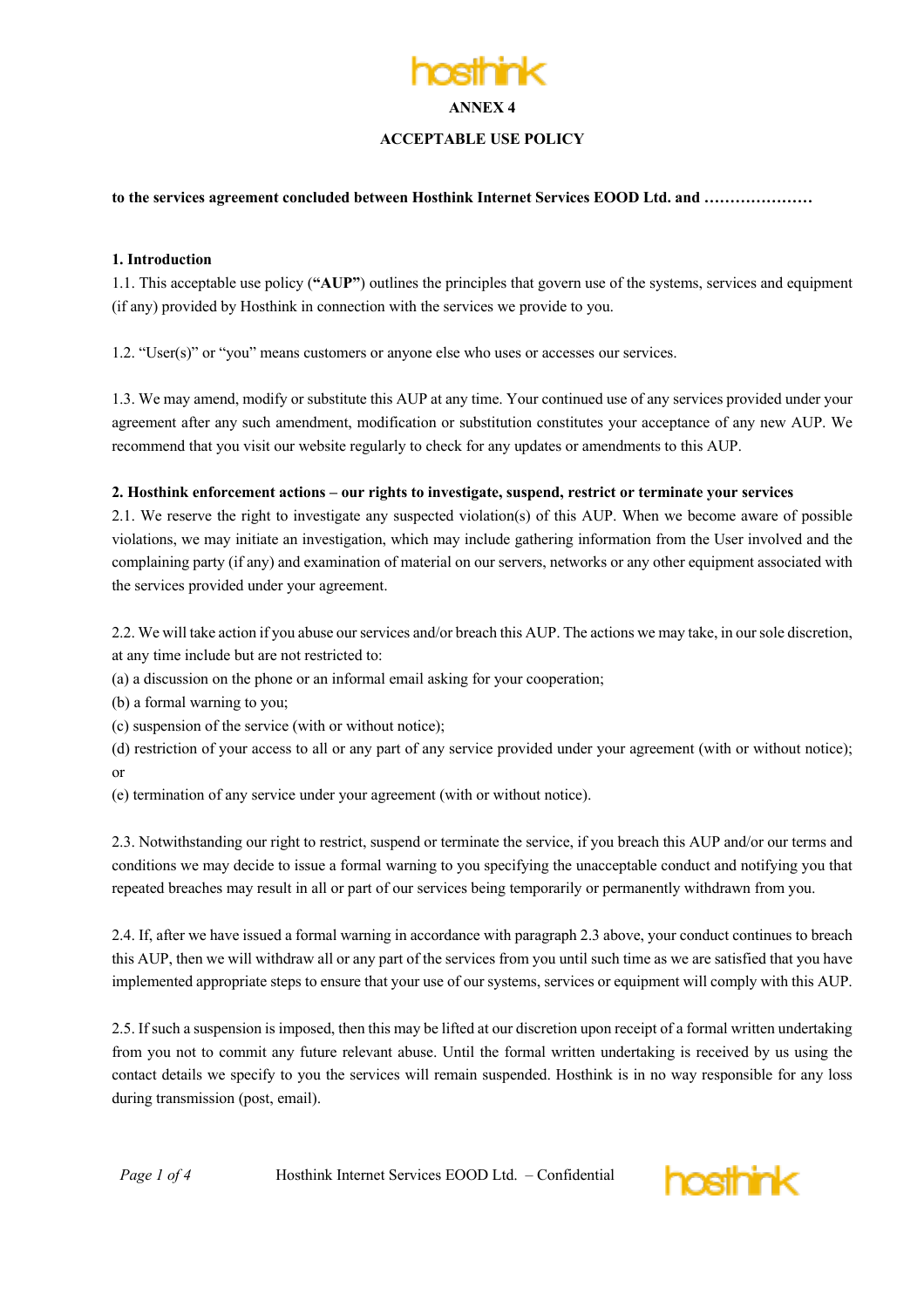**ANNEX 4**

#### **ACCEPTABLE USE POLICY**

2.6. Prior to terminating services we may, depending on the nature of the breach of the AUP, work with Users to avoid future violations of the AUP and to ensure that there is no reoccurrence of the violation in question. For clarification, the decision as to whether to work with you to resolve any violations of the AUP is in our absolute discretion.

2.7 If you are a reseller of our services and you and/or the end user is in breach of the AUP it is your responsibility to advise the end user regarding any action we take in connection with the terms of this AUP.

## **3. Use of the services**

3.1. You must not use our services in any way that is unlawful or illegal or in any way to the detriment of other users of our services. You also must not allow anybody using your connection to use our services in any way that is unlawful or illegal or in any way to the detriment of other users of our services.

3.2. In addition to and without prejudice to your obligations pursuant to our terms and conditions, you agree to comply with (and ensure that others using the services comply with) all applicable laws, statutes and regulations in connection with the services. As the User of the services, you are liable for all use of the services supplied to you irrespective of use without your knowledge and/or consent.

3.3. You are required to keep your contact details provided to Hosthink up to date. Keeping such records up to date is important as we may need to send notices or other information to you using the contact information you gave us.

3.4. In the event that your use of our services is under investigation by relevant authorities, we reserve the right to suspend the services for the duration of the investigation.

#### **4. Your responsibilities – security**

4.1. The security of the services used by you is your responsibility. We are not responsible for the consequences of your failure to employ adequate security measures (e.g. lost or corrupted files, identity theft, fraud).

#### *Device security*

4.2. Users are responsible for the security of their own systems and devices that are directly or indirectly connected to our systems.

4.3. If we identify that systems and/or devices on the end of your connection are causing significant impact to our service or are part of a "botnet" (machines hijacked by others to distribute malicious software or other forms of abuse), we reserve the right to suspend or disconnect your services without notice.

4.4. You must take all reasonable precautions to protect yourself and your systems and servers from viruses and other forms of malicious intrusion. We will not be responsible for any loss or damage howsoever incurred as a result of such intrusion.

*Page 2 of 4* Hosthink Internet Services EOOD Ltd. – Confidential

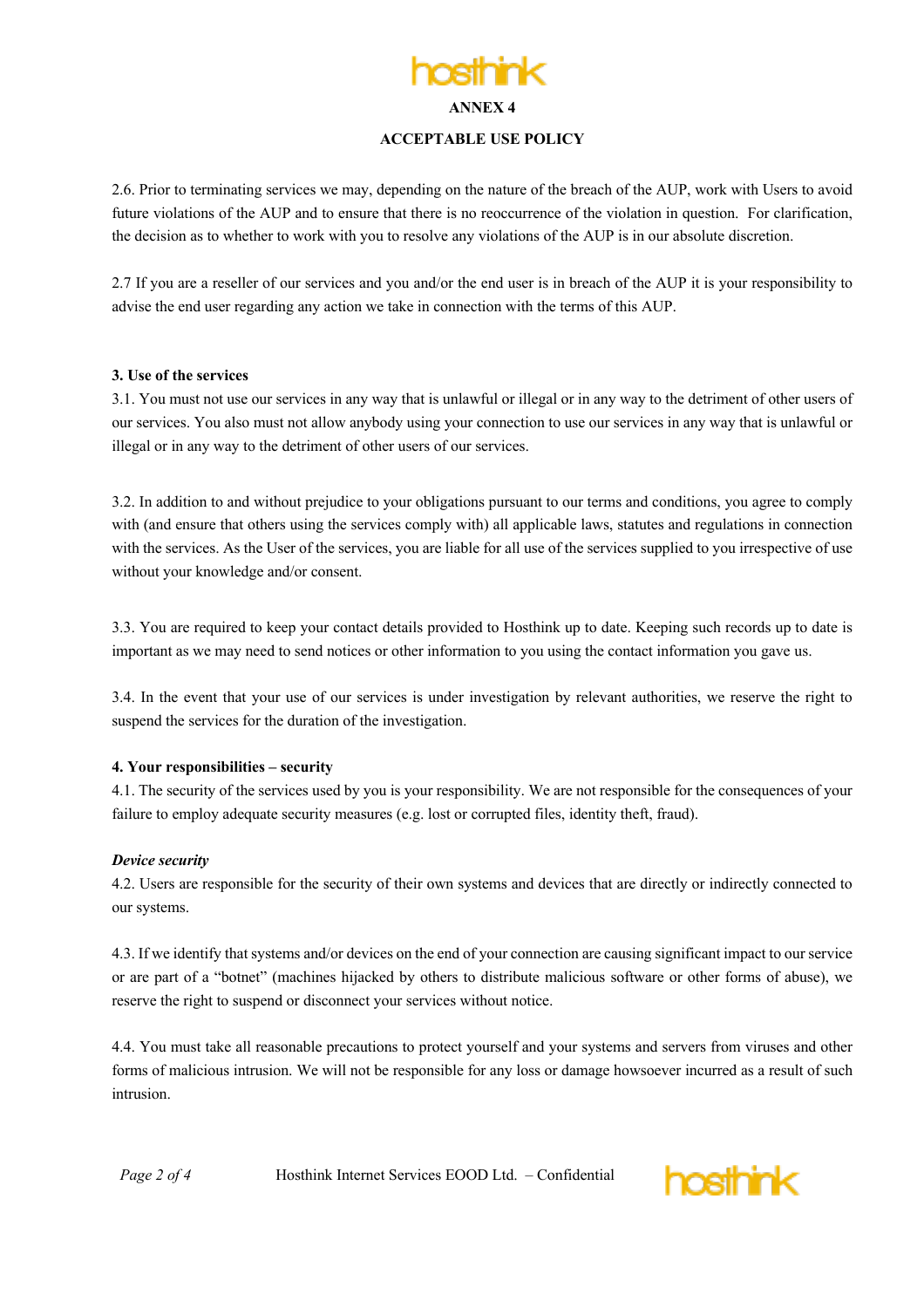## **ANNEX 4 ACCEPTABLE USE POLICY**

#### *Account security*

4.5. You must keep your password(s) (if any) confidential and secure. If you think that your password(s) has become known to any unauthorised person or may be used in an unauthorised way you should take steps to change your password immediately. If you believe that any of your devices have been used to breach the terms of this AUP you must inform us immediately.

#### **5. Your responsibilities – Hosthink systems, services and equipment**

5.1. Users must not take any action that may restrict or inhibit any person, partnership, company, firm or organisation (whether a customer of Hosthink or otherwise) in his/her/its lawful use or enjoyment of any of our systems, services or products.

5.2. Specific prohibited acts in relation to Hosthink systems, services and equipment are:

5.2.1. the sale or resale of our services and products;

5.2.2. any form of unsolicited or unwanted or deceptive or misleading advertising;

5.2.3. furnishing false data including fraudulent use of credit card numbers (and such conduct is grounds for immediate termination and may subject the offender to civil or criminal liability);

5.2.4. attempting to circumvent user authentication or security of any host, network, or account (also known as "cracking" or "hacking"). This includes, but is not limited to, accessing data not intended for the User, logging into a server or account the User is not expressly authorised to access, or probing the security of other networks without the express authorisation of the owner of such third party network(s);

5.2.5. effecting security breaches or disruptions of communications. Security breaches include, but are not limited to, accessing data of which the User is not an intended recipient or logging onto a server or account that the User is not expressly authorised to access. For the purposes of this section "disruption" includes, but is not limited to, port scans, ping floods, packet spoofing, forged routing information, deliberate attempts to overload a service, any otherwise unspecified form of Denial of Service (DoS) attack, or attempts to "crash" a host;

5.2.6. using any program/script/command, or sending messages of any kind, designed to interfere with or adversely affect a User's enjoyment of our network by any means, locally or by the Internet, including violating the privacy of other Users; and

5.2.7. conducting, for malicious purposes, any form of network monitoring or interception of any data that does not belong to you.

## **6. Your responsibilities - content/material**

#### *General*

6.1. You are prohibited from storing, distributing, transmitting or causing to be published any "prohibited material" through your use of the services, including for example your use of the services to send emails, post on online forums and use social media. What constitutes "prohibited material" shall be determined by us (acting in our sole discretion). Prohibited material includes (without limitation):

6.1.1. material that is threatening, harassing, invasive of privacy, discriminatory, defamatory, racist, obscene, indecent, offensive, abusive, harmful or malicious;

*Page 3 of 4* Hosthink Internet Services EOOD Ltd. – Confidential